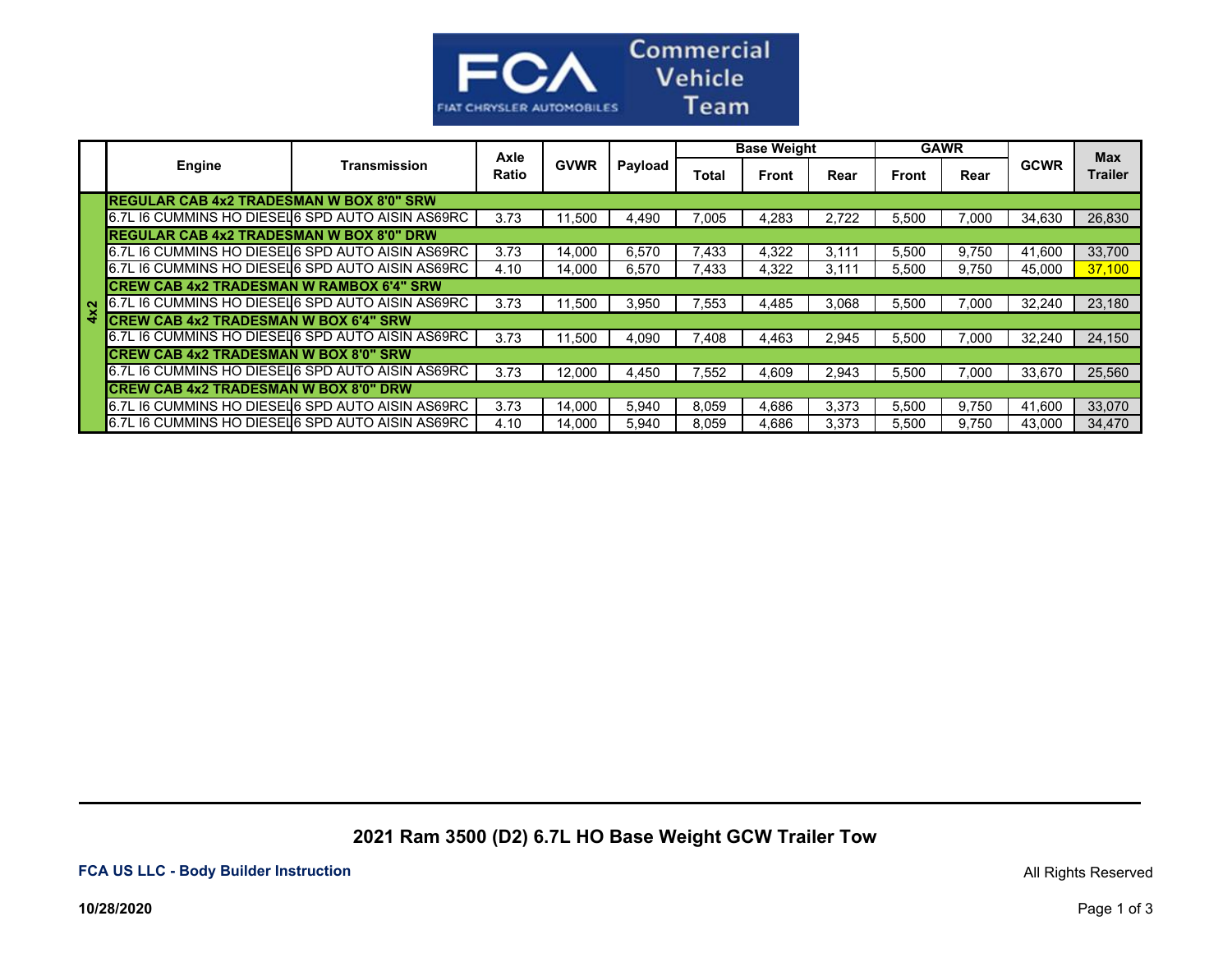

|            |                                                   |              | Axle  |             |         | <b>Base Weight</b> |              |       | <b>GAWR</b>  |       |             | <b>Max</b>     |
|------------|---------------------------------------------------|--------------|-------|-------------|---------|--------------------|--------------|-------|--------------|-------|-------------|----------------|
|            | <b>Engine</b>                                     | Transmission | Ratio | <b>GVWR</b> | Payload | <b>Total</b>       | <b>Front</b> | Rear  | <b>Front</b> | Rear  | <b>GCWR</b> | <b>Trailer</b> |
|            | <b>MEGA CAB 4x4 BIG HORN W BOX 6'4" SRW</b>       |              |       |             |         |                    |              |       |              |       |             |                |
|            | 6.7L I6 CUMMINS HO DIESEL 6 SPD AUTO AISIN AS69RC |              | 3.73  | 12,300      | 4,140   | 8,158              | 5,006        | 3,152 | 6,000        | 7,000 | 32,710      | 24,080         |
|            | <b>MEGA CAB 4x4 BIG HORN W BOX 6'4" DRW</b>       |              |       |             |         |                    |              |       |              |       |             |                |
|            | 6.7L I6 CUMMINS HO DIESELG SPD AUTO AISIN AS69RC  |              | 3.73  | 14,000      | 5,450   | 8,550              | 5,014        | 3,536 | 6,000        | 9,750 | 41,600      | 32,580         |
|            | 6.7L I6 CUMMINS HO DIESEL 6 SPD AUTO AISIN AS69RC |              | 4.10  | 14,000      | 5,450   | 8,550              | 5,014        | 3,536 | 6,000        | 9,750 | 43,000      | 33,200         |
|            | <b>MEGA CAB 4x4 BIG HORN W RAMBOX 6'4" SRW</b>    |              |       |             |         |                    |              |       |              |       |             |                |
|            | 6.7L I6 CUMMINS HO DIESEL 6 SPD AUTO AISIN AS69RC |              | 3.73  | 12,300      | 3,980   | 8,319              | 5,042        | 3,277 | 6,000        | 7,000 | 32,710      | 23,300         |
|            | <b>REGULAR CAB 4x4 TRADESMAN W BOX 8'0" DRW</b>   |              |       |             |         |                    |              |       |              |       |             |                |
|            | 6.7L I6 CUMMINS HO DIESEL 6 SPD AUTO AISIN AS69RC |              | 3.73  | 14,000      | 6,130   | 7,873              | 4,693        | 3,181 | 6,000        | 9,750 | 41,600      | 33,260         |
|            | 6.7L I6 CUMMINS HO DIESEL 6 SPD AUTO AISIN AS69RC |              | 4.10  | 14,000      | 6,130   | 7,873              | 4,693        | 3,181 | 6,000        | 9,750 | 43,000      | 34,660         |
| $4\times4$ | <b>REGULAR CAB 4x4 TRADESMAN W BOX 8'0" SRW</b>   |              |       |             |         |                    |              |       |              |       |             |                |
|            | 6.7L I6 CUMMINS HO DIESEL 6 SPD AUTO AISIN AS69RC |              | 3.73  | 11,800      | 4,370   | 7,427              | 4,630        | 2,797 | 6,000        | 7,000 | 34,540      | 26,020         |
|            | <b>CREW CAB 4x4 TRADESMAN W RAMBOX 6'4" SRW</b>   |              |       |             |         |                    |              |       |              |       |             |                |
|            | 6.7L I6 CUMMINS HO DIESEL 6 SPD AUTO AISIN AS69RC |              | 3.73  | 11.800      | 3,880   | 7,919              | 4.797        | 3.122 | 6.000        | 7.000 | 32,580      | 23,000         |
|            | <b>CREW CAB 4x4 TRADESMAN W BOX 6'4" SRW</b>      |              |       |             |         |                    |              |       |              |       |             |                |
|            | 6.7L I6 CUMMINS HO DIESEL 6 SPD AUTO AISIN AS69RC |              | 3.73  | 11,800      | 4,020   | 7,783              | 4,800        | 2,983 | 6,000        | 7,000 | 32,580      | 23,650         |
|            | <b>CREW CAB 4x4 TRADESMAN W BOX 8'0" SRW</b>      |              |       |             |         |                    |              |       |              |       |             |                |
|            | 6.7L I6 CUMMINS HO DIESEL 6 SPD AUTO AISIN AS69RC |              | 3.73  | 12,300      | 4,330   | 7,967              | 4,957        | 3,010 | 6,000        | 7.000 | 33.610      | 25,120         |
|            | <b>CREW CAB 4x4 TRADESMAN W BOX 8'0" DRW</b>      |              |       |             |         |                    |              |       |              |       |             |                |
|            | 6.7L I6 CUMMINS HO DIESELG SPD AUTO AISIN AS69RC  |              | 3.73  | 14,000      | 5,590   | 8,413              | 4,989        | 3,424 | 6,000        | 9,750 | 41,600      | 32,720         |
|            | 6.7L I6 CUMMINS HO DIESELG SPD AUTO AISIN AS69RC  |              | 4.10  | 14,000      | 5,590   | 8,413              | 4,989        | 3,424 | 6,000        | 9,750 | 43,000      | 34,120         |

**2021 Ram 3500 (D2) 6.7L HO Base Weight GCW Trailer Tow**